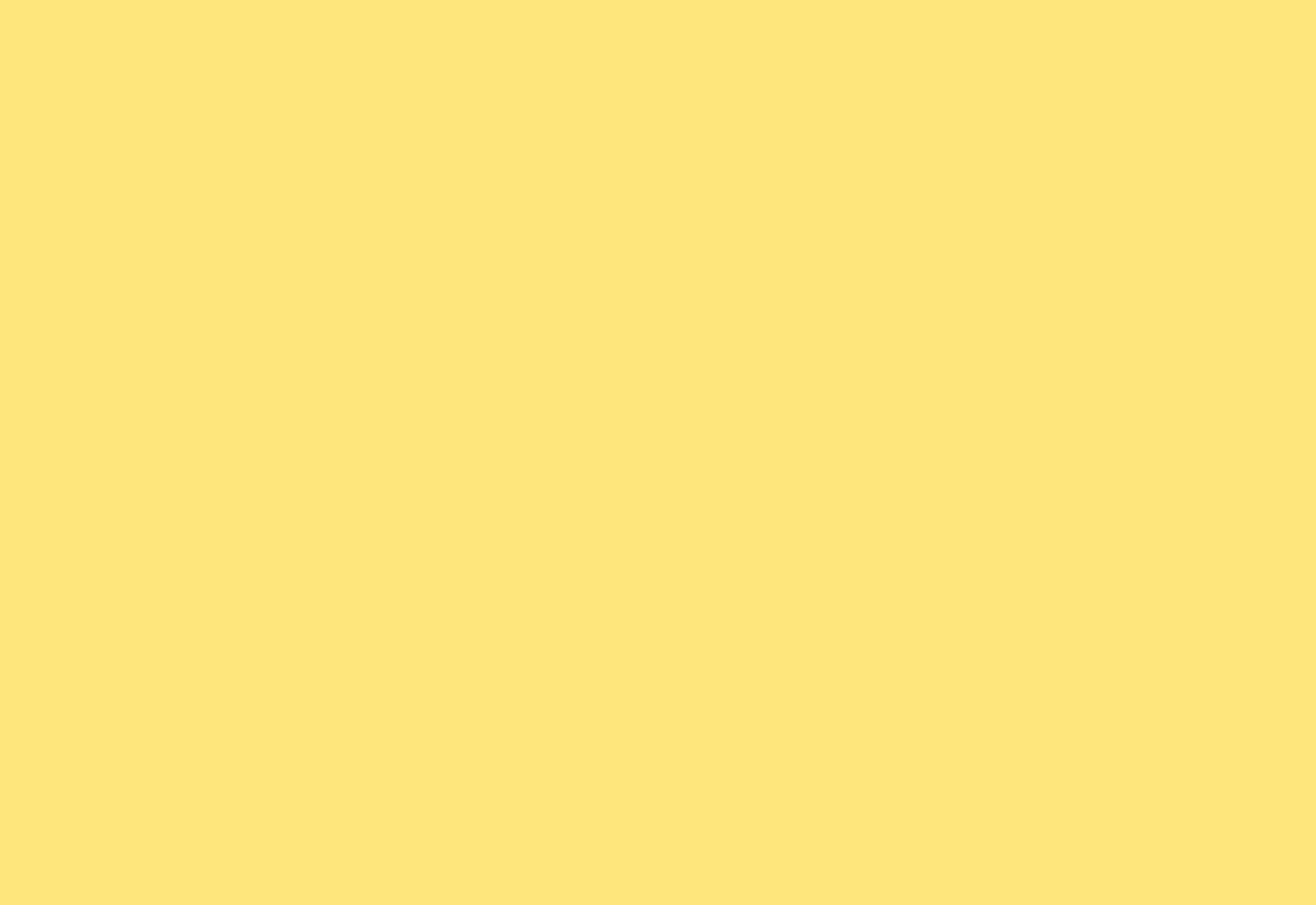Quitting is hard. Many people try several times before they quit for good. But they do succeed.

YOU CAN

YOU CAN

QUI &

QUI:

1

This booklet tells about ways you can quit.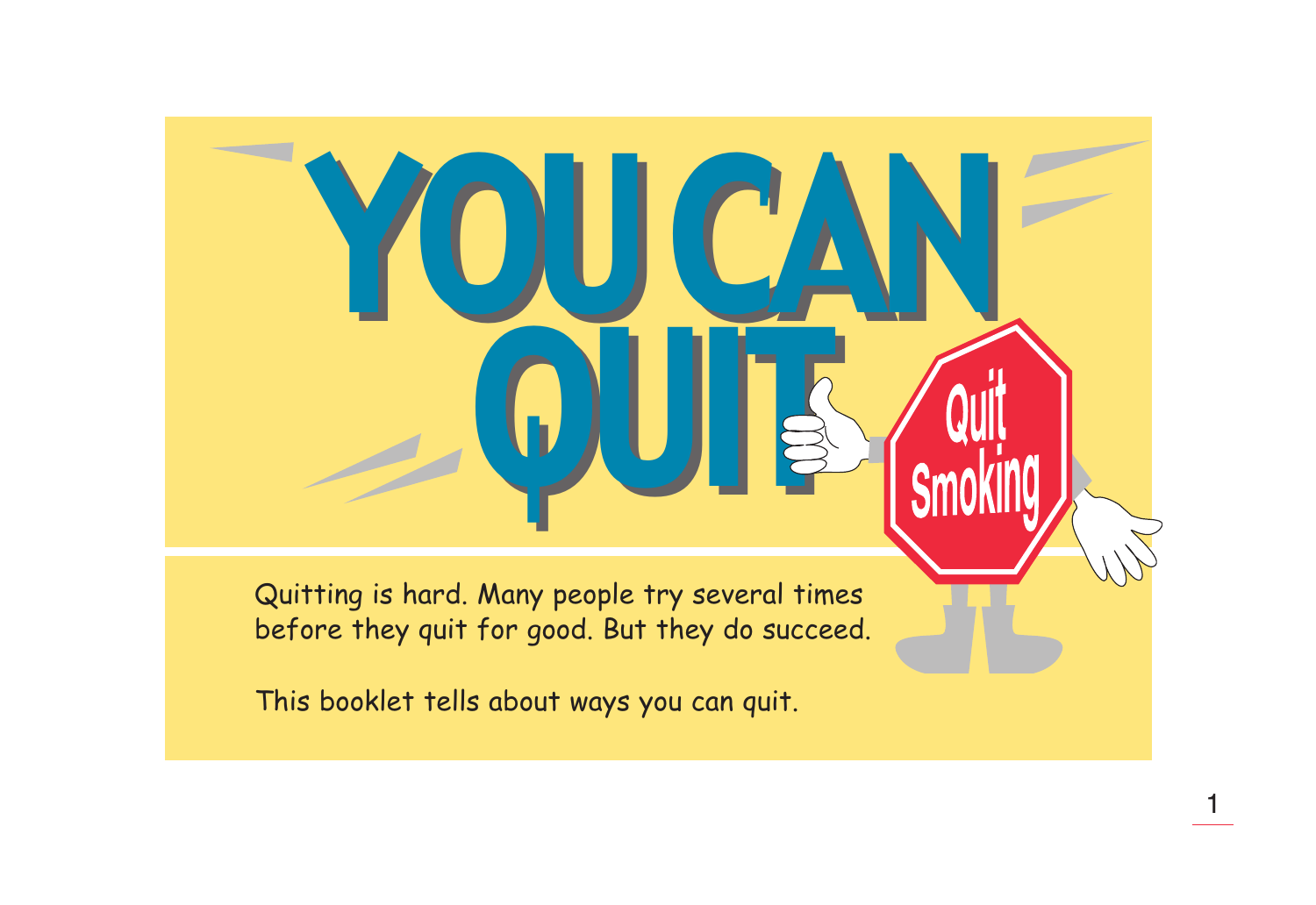## **Good Reasons For Quitting**

#### You will feel better.

- You will have more energy and breathe easier.
- Your chances of getting sick will go down.



#### Smoking is dangerous.

- More than 435,000 Americans die each year from smoking.
- Smoking causes illnesses such as cancer, heart disease, stroke, problems with pregnancy, and lung disease.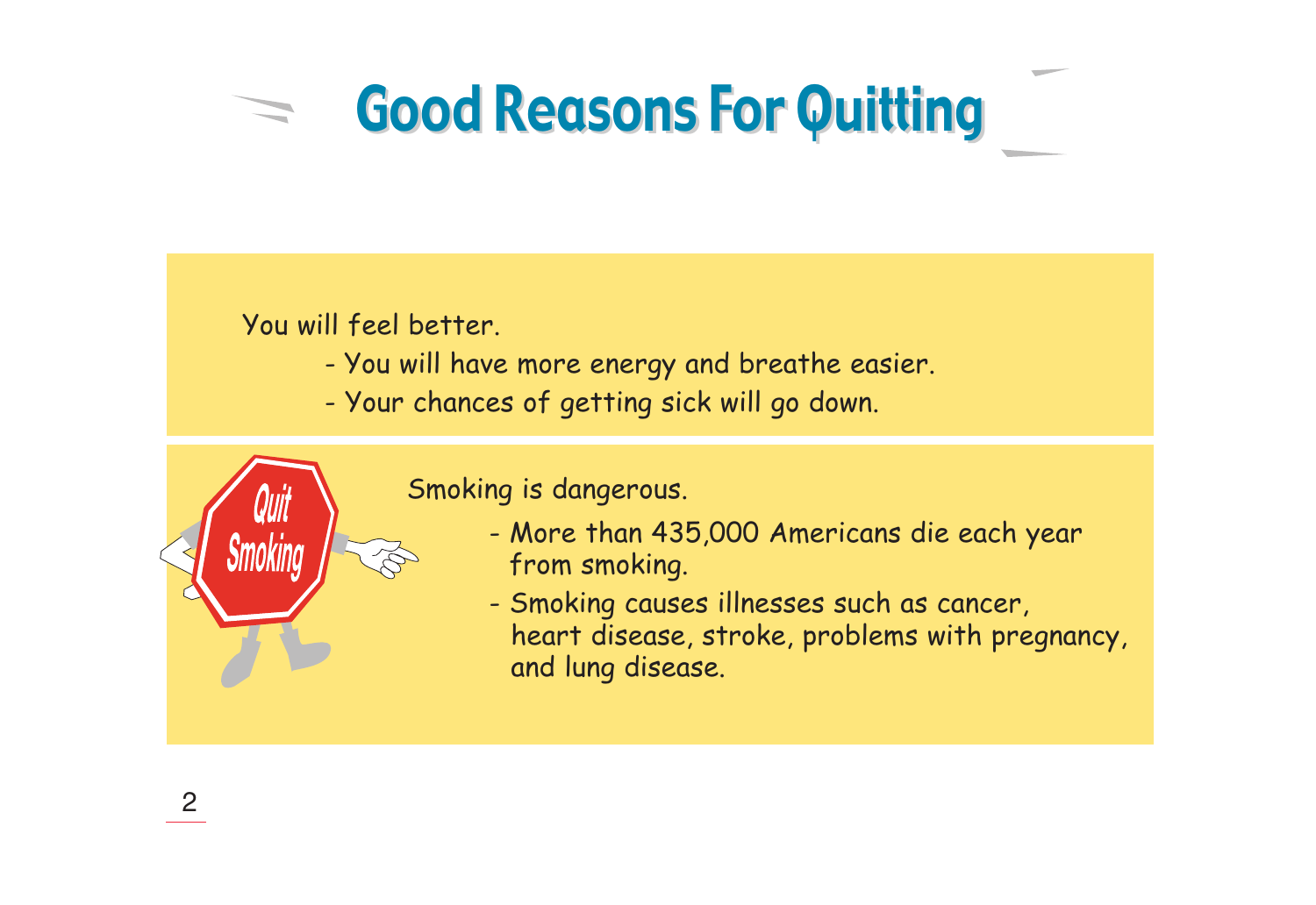## More Good Reasons For Quitting  $\equiv$



If you are pregnant, your baby will be healthier.

- Your baby will get more oxygen.

The people around you, especially children, will be healthier.

> - Breathing in other people's smoke can cause asthma and other health problems.

You will have more money. If you smoke one pack per day, quitting smoking could save you up to \$150 a month.

| <b>SAVINGS PER MONTH</b>        |                     |                |
|---------------------------------|---------------------|----------------|
| If you smoke<br>(packs per day) | You pay<br>(per day | Quitting saves |
|                                 |                     | \$150          |
|                                 |                     | \$300          |
|                                 |                     | \$450          |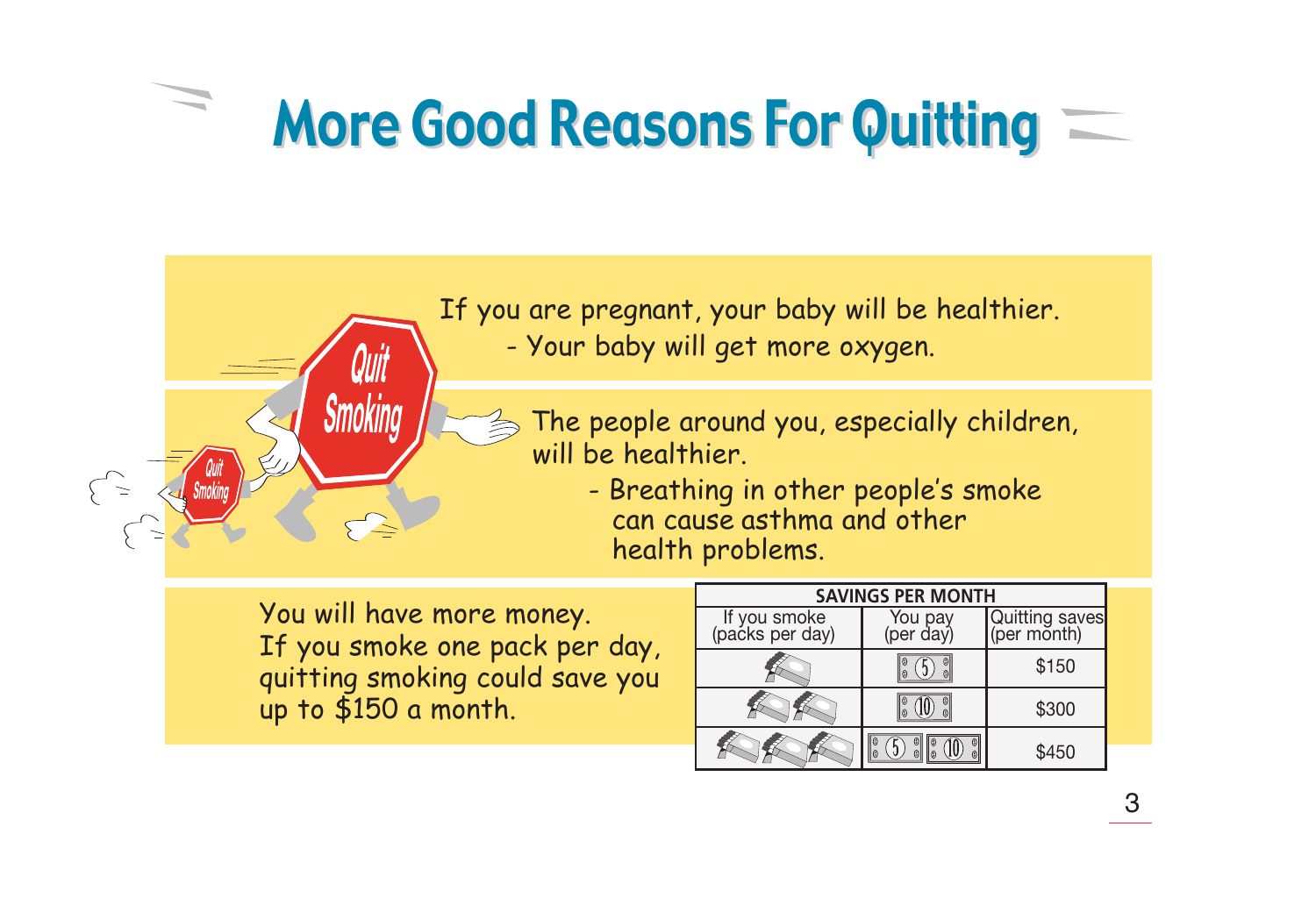### **There Has Never Been A Better Time To Quit**

#### A combination works best.

- Set a quit date.
- Get support.
- Take medicine.

Get Ready Get Help + Get Medicine Stay Quit Quit

Smoking

4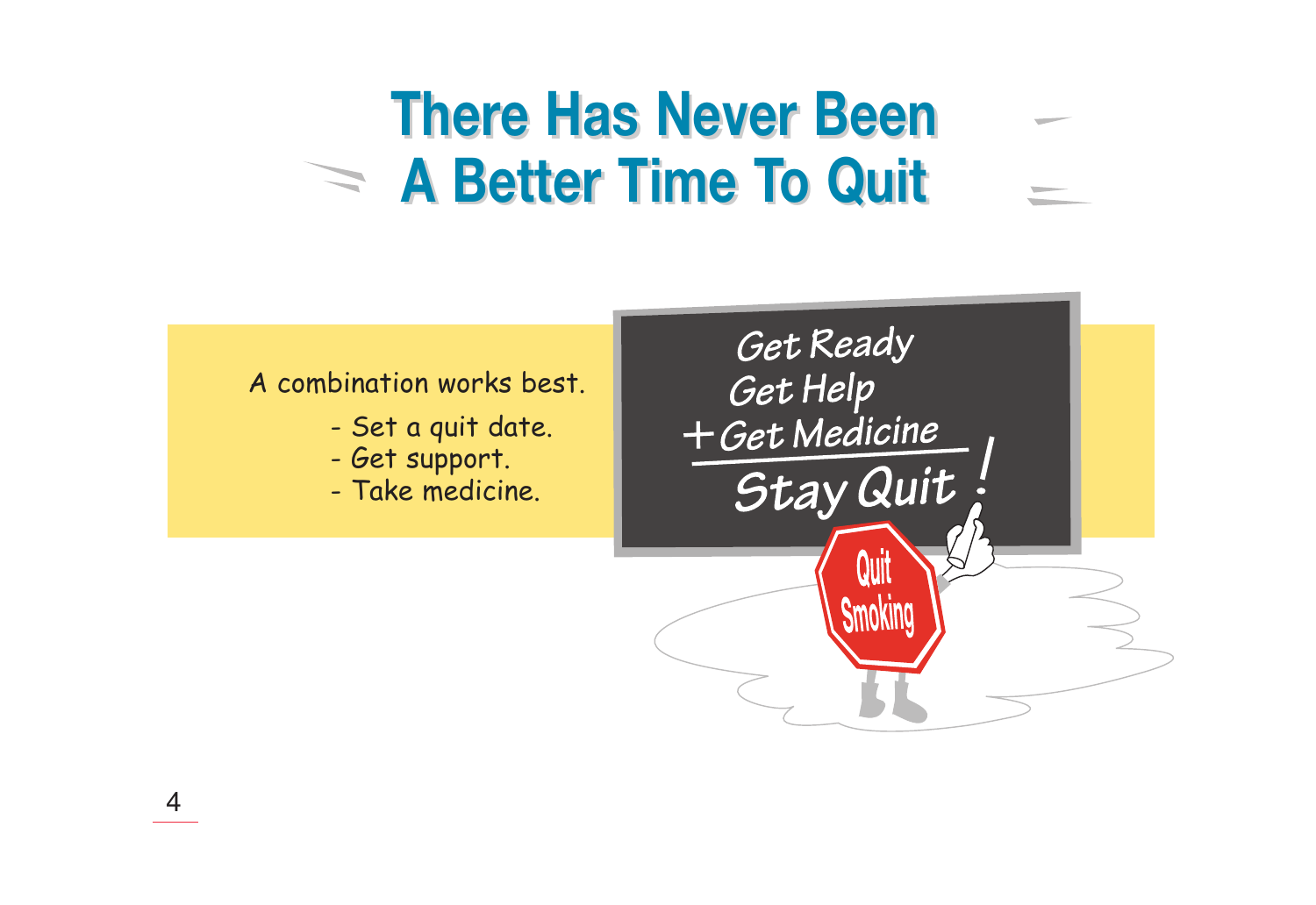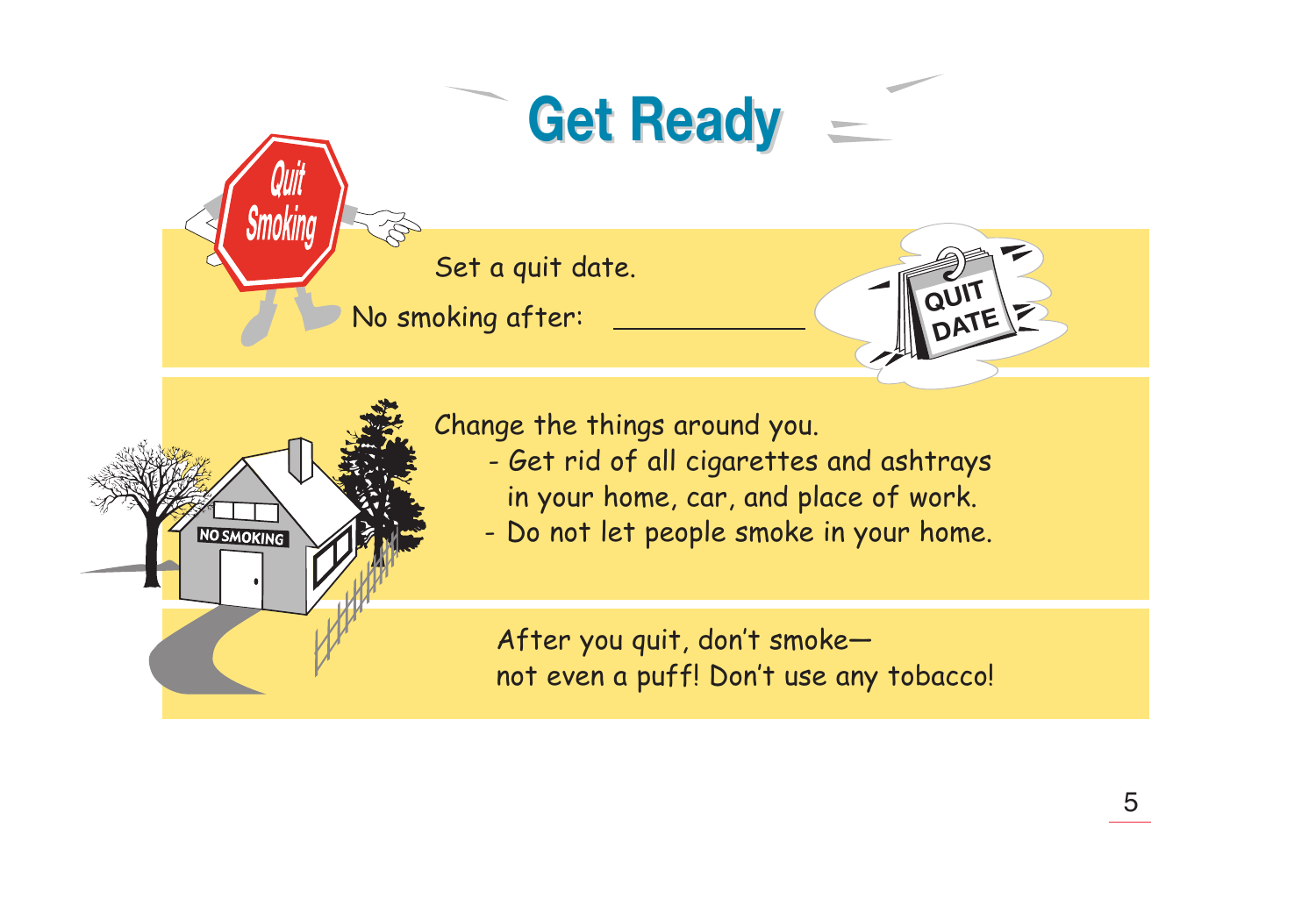



You can buy nicotine gum, the nicotine patch, or the nicotine lozenge at a drug store. You can ask your pharmacist for more information.

Ask your doctor about other medicines that can help you. —Nicotine nasal spray —Nicotine inhaler —Bupropion SR (pill) —Varenicline (pill) Most health insurance will pay for these medicines.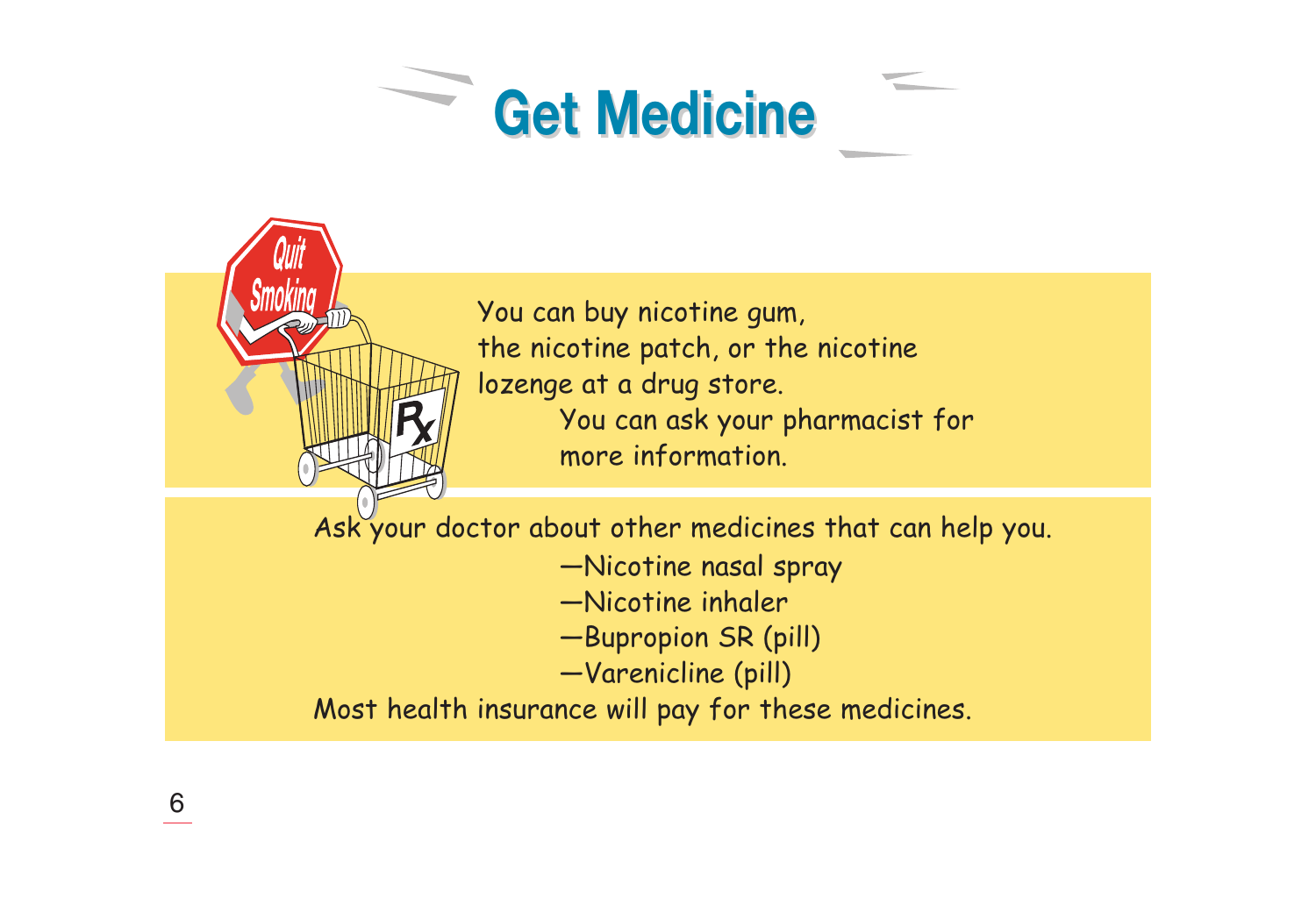

Tell your family, friends, and people you work with that you are going to quit. Ask for their support.

Talk to your doctor, nurse, or other health care worker. They can help you quit.





Call 1-800-QUIT NOW (784-8669) to be connected to the quitline in your State. It's free. They will set up a quit plan with you.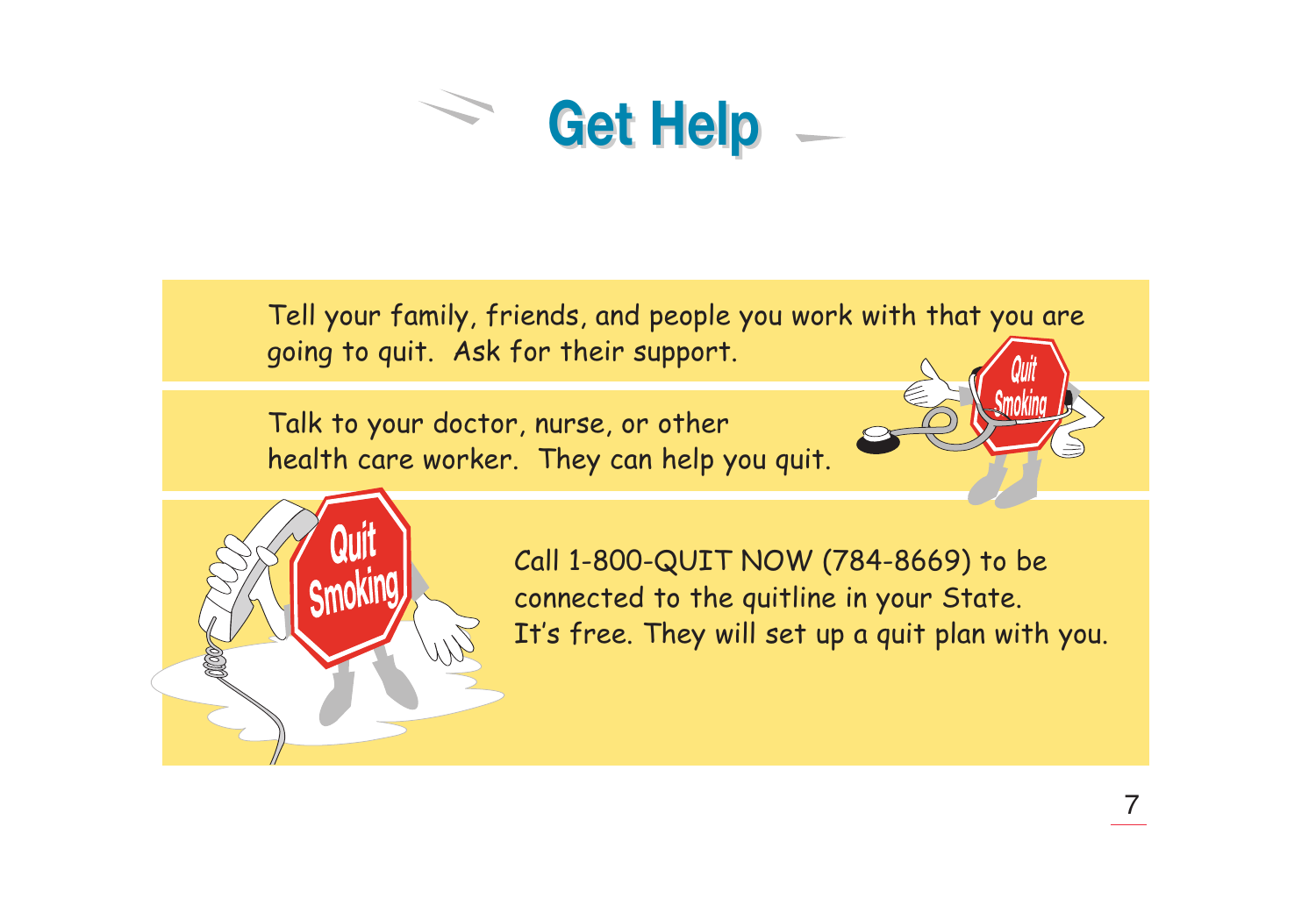

If you "slip" and smoke or chew tobacco, don't give up. Try again soon. Set a new quit date to get back on track.

Avoid alcohol.

Avoid being around smoking.

Eat healthy food and get exercise.

Keep a positive attitude. You can do it!

UUIL

Smokin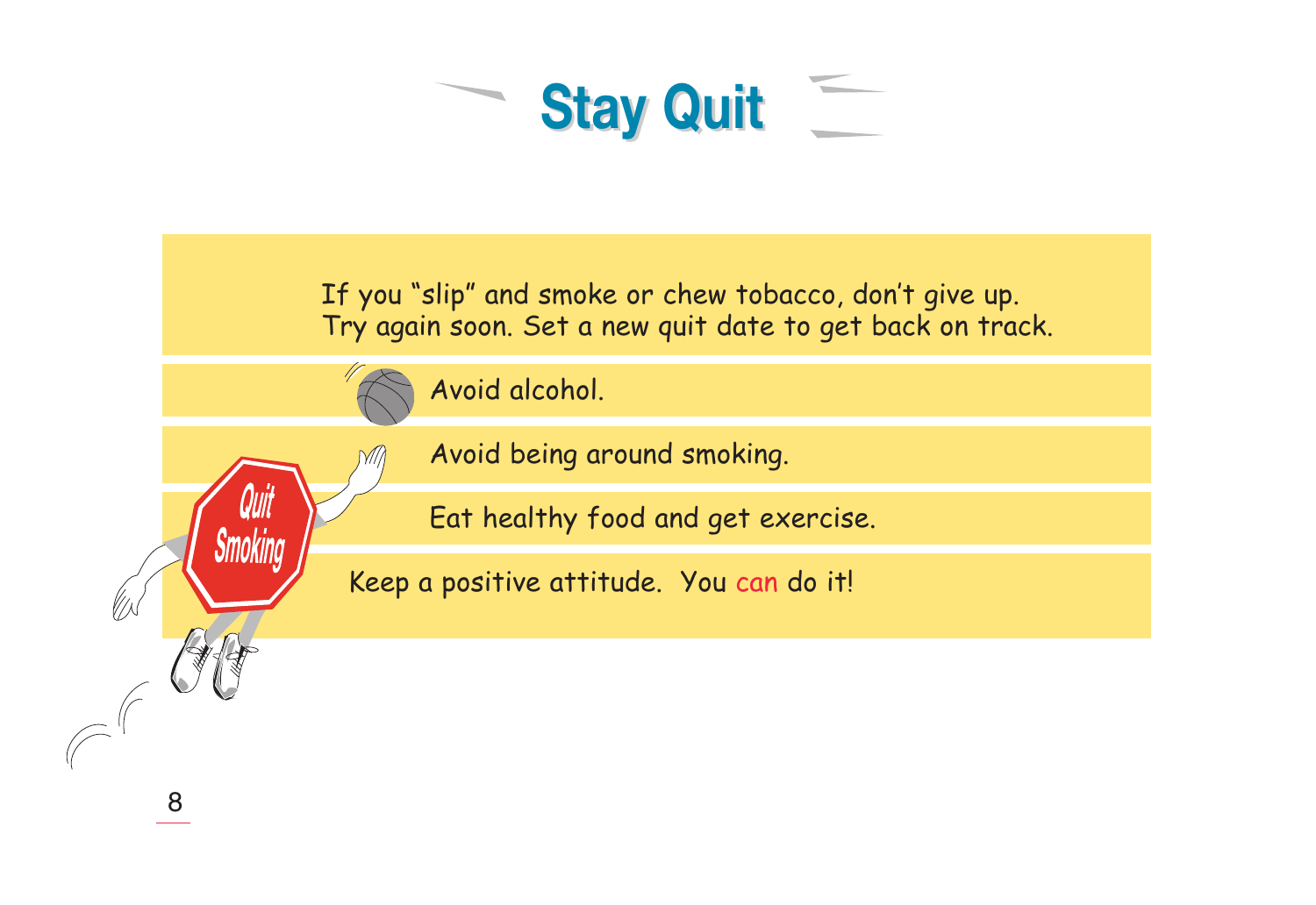

Most people try several times before they quit for good. Quitting is hard, but—